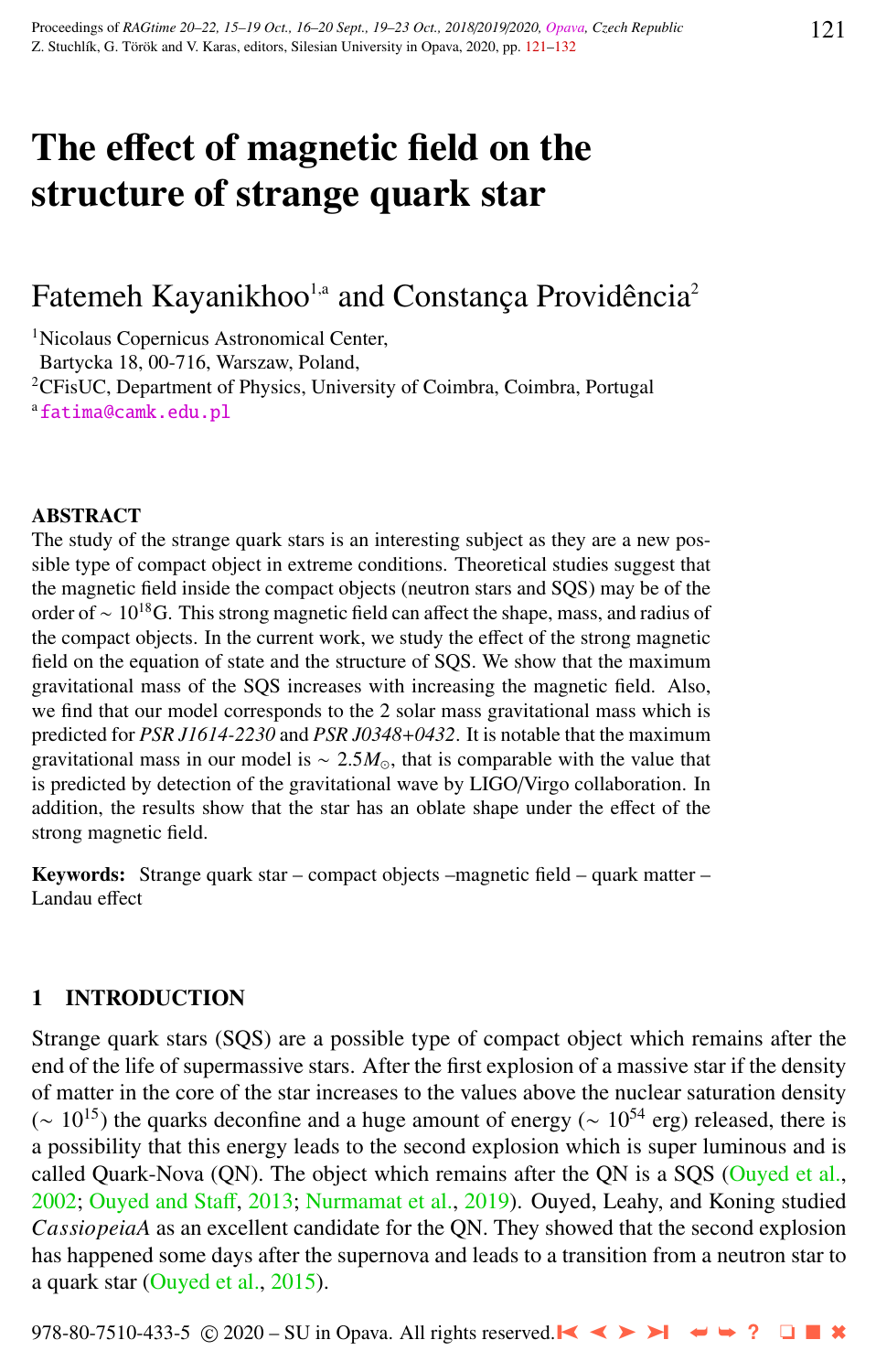## 122 *F. Kayanikhoo, C. Providˆencia*

Compact object like hybrid stars and SQS contain strange quark matter (SQM) that can exist in extreme conditions (high density and temperature, and the strong magnetic fields), therefore the study of these objects has been undertaken by different groups in recent years. These objects are real laboratories to study fundamental physics in extreme conditions. In the current work, we study the effect of strong magnetic fields on the properties of the SQS. Like neutron stars and hybrid stars (the compact objects with a quark core), the SQS may have strong magnetic fields. If a massive star has a high magnetic field, during the core collapse of the supernova the magnetic flux is conserved and the compact object is created with a strong magnetic field. According to the theoretical studies the magnetic field in the core of compact objects reaches ~ 10<sup>18</sup> G [\(Lai and Shapiro,](#page-11-0) [1991;](#page-11-0) [Haensel et al.,](#page-11-0) [1986;](#page-11-0) [Bocquet et al.,](#page-11-0) [1995;](#page-11-0) [Isayev,](#page-11-0) [2014\)](#page-11-0).

It is notable that the properties of the star are affected by the strong magnetic field. There are several studies on the microscopic and macroscopic properties of compact objects in the presence of the magnetic field. Chatterjee, et al. studied the effect of a strong magnetic field on the EOS and the structure of a neutron star and they showed that the magnetic field breaks the spherical symmetry of neutron star[\(Chatterjee et al.,](#page-11-0) [2015\)](#page-11-0)

In the current paper, we study the effect of a strong magnetic field on the EOS and the structure of SQS. In the next section, we calculate the EOS of the system consisting of SQM (up, down, and strange quarks) in the presence of the strong magnetic field. In section [3](#page-2-0) we study the anisotropic energy-momentum tensor of the system and the structure equations of SQS in a stationary, axisymmetric space-time. In section [4,](#page-5-0) we report the numerical results and discuss the magnetic field effects. In last section, we summarize and conclude our study.

## 2 THE EQUATION OF STATE OF STRANGE QUARK MATTER IN THE PRESENCE OF THE STRONG MAGNETIC FIELDS

The system we consider consists of SQM (up, down and strange quarks and an ignorable fraction of electrons  $\sim 10^{-3}$ ). We calculate the EOS of this system by applying the MIT bag model. The Fermi relations by considering the effect of a strong magnetic field, regarding the Landau quantization effect [\(Mukhopadhyay et al.,](#page-11-0) [2017;](#page-11-0) [Landau and Lifshitz,](#page-11-0) [1977;](#page-11-0) [Lopes and Menezes,](#page-11-0) [2015\)](#page-11-0), are given by the following relations.

The single-particle energy density is defined as follows

$$
\epsilon_{\rm i} = \left[ p_{\rm i}^2 c^2 + m_{\rm i}^2 c^4 (1 + 2JB_{\rm D}) \right]^{1/2},\tag{1}
$$

where  $p_i$  and  $m_i$  are the momentum and the mass of quarks (*i* represents  $u, d, s$ ), the Landau levels are denoted by *J* and the dimensionless magnetic field defined as  $B_D = B/B_C$  ( $B_C =$  $m_i^2 c^3 / q_i \hbar$ , with  $q_i$  the charge of quark *i*).<br>The number density of quarks is obtained

The number density of quarks is obtained as follows

$$
\rho = \sum_{J=0}^{J_{\text{max}}} \frac{2qB}{h^2 c} g(J) P_{\text{F}}(J),\tag{2}
$$

where  $J_{\text{max}}$  is the maximum Landau level  $(J_{\text{max}} = (\epsilon_{\text{Fmax}}^2 - 1)/2m_i cB_D)$ ,  $g(J)$  and  $P_F(J)$  are the energy and Fermi momentum of *I*th I andau level. Therefore, the energy density the degenerecy and Fermi momentum of *J*th Landau level. Therefore, the energy density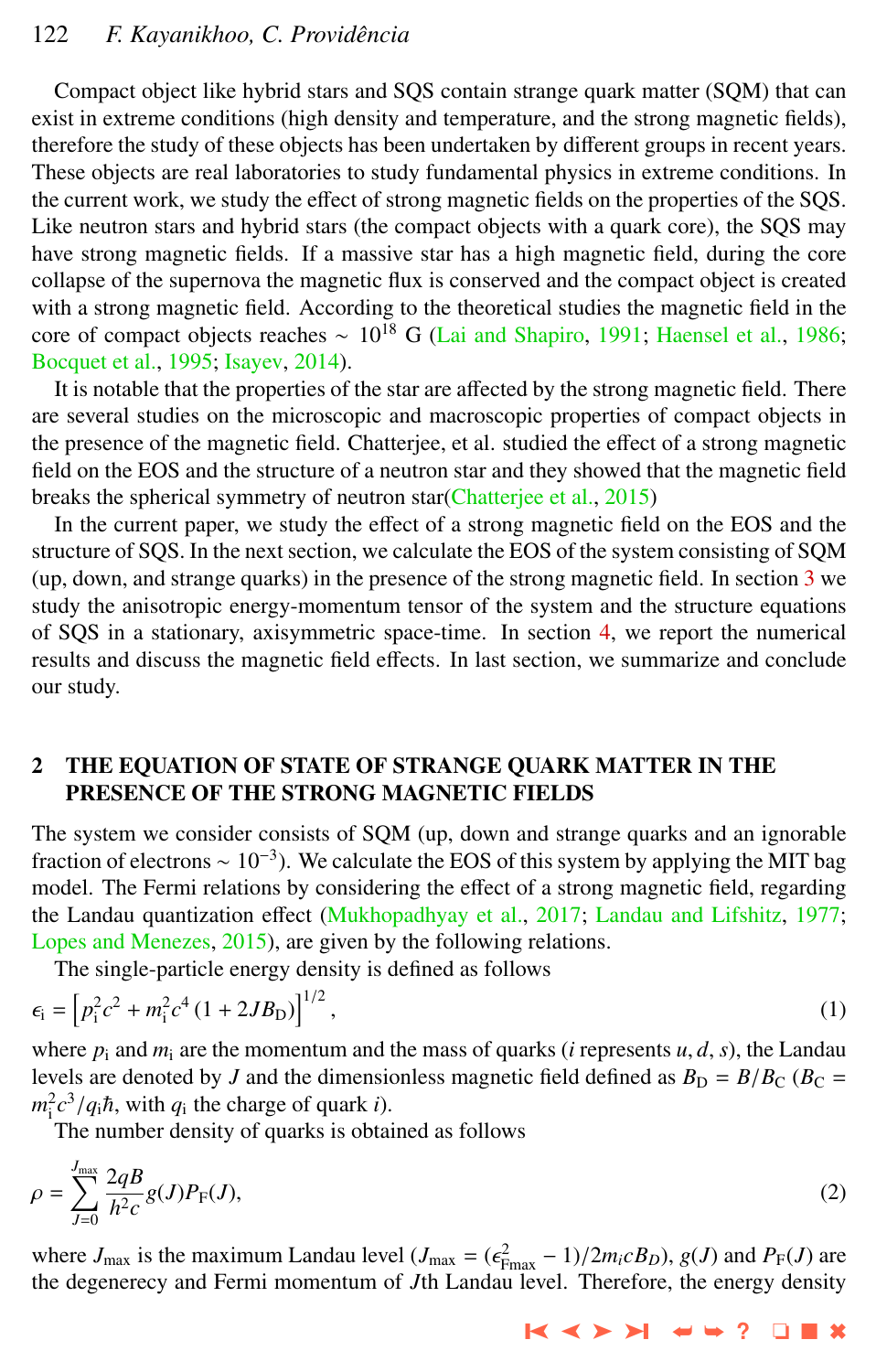<span id="page-2-0"></span>of SQM in the presence of the strong magnetic field is defined as

$$
\varepsilon_{\text{tot}} = \sum_{i,j} \varepsilon_i^{(j)} + B_{\text{bag}}.\tag{3}
$$

The bag constant is denoted by  $B_{\text{bag}}$  and the kinetic energy density by  $\varepsilon_i$  ( $j = +, -$  shows the spin up and apin down particles). The kinetic energy density is defined as follows

$$
\varepsilon_{\rm i}^{(\rm j)} = \frac{2B_D}{(2\pi)^2 \lambda^3} m_{\rm i} c^2 \sum_{J=0}^{J_{\rm max}} g_J (1 + 2JB_D) \eta \left( \frac{X_{\rm F}^{(\rm j)}}{(1 + 2JB_D)^{1/2}} \right),\tag{4}
$$

where

$$
\eta(x) = \frac{1}{2} \left[ x \sqrt{1 + x^2} + \ln \left( x \sqrt{1 + x^2} \right) \right]
$$
\n(5)

and

$$
x = \frac{X_{\rm F}^{(j)}}{(1 + 2JB_{\rm D})^{1/2}}\tag{6}
$$

and

$$
X_{\rm F}^{(j)} = (\epsilon_{\rm F}^{(j)2} - 1 - 2JB_{\rm D})^{1/2}.
$$
 (7)

To calculate the energy density of SQM in a zero magnetic field, we calculate the value of number density and energy density when  $J_{\text{max}} \to \infty$ .

The bag constant  $B_{\text{bag}}$  is defined with a Gaussian relation

$$
B_{\text{bag}}(\rho) = \bar{B}_{\infty} + \left(\bar{B}_0 - \bar{B}_{\infty}\right) \exp\left(-\beta \left(\frac{\rho}{\rho_0}\right)^2\right).
$$
\n(8)

In above relation  $\beta = \rho_0 = 0.17$  fm<sup>-3</sup>, and  $\bar{B}_0 = \bar{B}(\rho_0)$  is equal to 400 MeV/fm<sup>3</sup>. Also,  $\bar{B}_{\infty}$  denends the parameter  $\bar{B}_{\infty}$  and is obtained by the LOCV method (Heinz and Jacob, 2000) depends the parameter  $\bar{B}_0$  and is obtained by the LOCV method [\(Heinz and Jacob,](#page-11-0) [2000\)](#page-11-0).

The pressure of system is given by

$$
P(\rho) = \rho \left( \frac{\partial \varepsilon_{\text{tot}}}{\partial \rho} \right) - \varepsilon_{\text{tot}}.
$$
\n(9)

The EOS is plotted in Fig. [1](#page-3-0) in the presence of magnetic fields  $10^{17}$  G and  $10^{18}$  G and absence of magnetic field  $(B = 0)$ . We can see the effect of magnetic field on the EOS in comparison with  $B = 0$ . Also, the figure shows that the difference between the curves of different magnetic fields is not significant.

#### 3 THE STRUCTURE EQUATIONS

In this section, we briefly present the Einstein field equations within 3+1 formalism in a stationary, axisymmetric space-time [\(Chatterjee et al.,](#page-11-0) [2015\)](#page-11-0).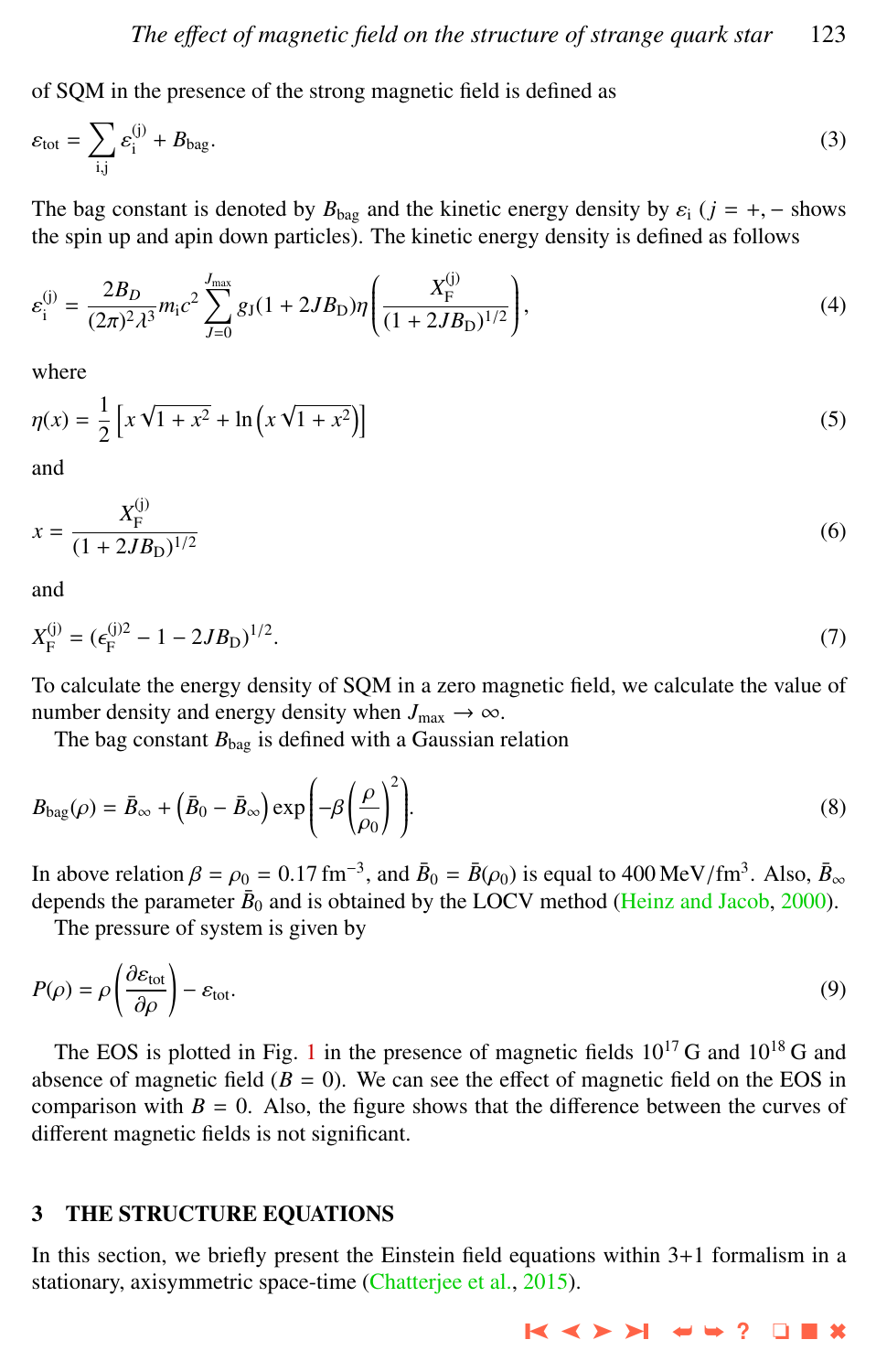<span id="page-3-0"></span>

Figure 1. The pressure as a function of the energy density of SQM in the presence and absence of magnetic field.

The metric is given by

$$
ds^{2} = -N^{2}dt^{2} + A^{2}(dr^{2} + r^{2}d\theta^{2}) + \lambda^{2}r^{2}\sin^{2}(\theta)(d\phi - N^{\phi}dt)^{2},
$$
\n(10)

where *N*, *A*, *λ*, and  $N^{\phi}$  are function of  $(r, \theta)$ . By applying 3+1 formalism we will have a set of four elliptic partial differential equations of four elliptic partial differential equations

$$
\Delta_3 = 4\pi A^2 (E^T + S_r^r + S_\theta^{\theta} + S_\phi^{\phi}) + \frac{\lambda^2 r^2 \sin^2(\theta)}{2N^2} \delta N^{\phi} \delta N^{\phi} - \delta \nu \delta (\nu + \beta), \tag{11}
$$

$$
\Delta_2[\alpha + \nu] = 8\pi A^2 S_{\phi}^{\phi} + \frac{3\lambda^2 r^2 \sin^2(\theta)}{4N^2} \delta N^{\phi} \delta N^{\phi} - \delta \nu \delta \nu,
$$
\n(12)

$$
\Delta_2[(N\lambda - 1)r\sin(\theta)] = 8\pi N A^2 \lambda r \sin(\theta) \left(S_r^r + S_\theta^\theta\right)
$$
\n(13)

and

$$
\left[\Delta_3 - \frac{1}{r^2 \sin^2(\theta)}\right] \left(N^{\phi} r \sin(\theta)\right) = -16\pi \frac{NA^2}{\lambda^2} \frac{J^{\phi}}{r \sin(\theta)} + r \sin(\theta) \delta N^{\phi} \delta(\nu - 3\beta),\tag{14}
$$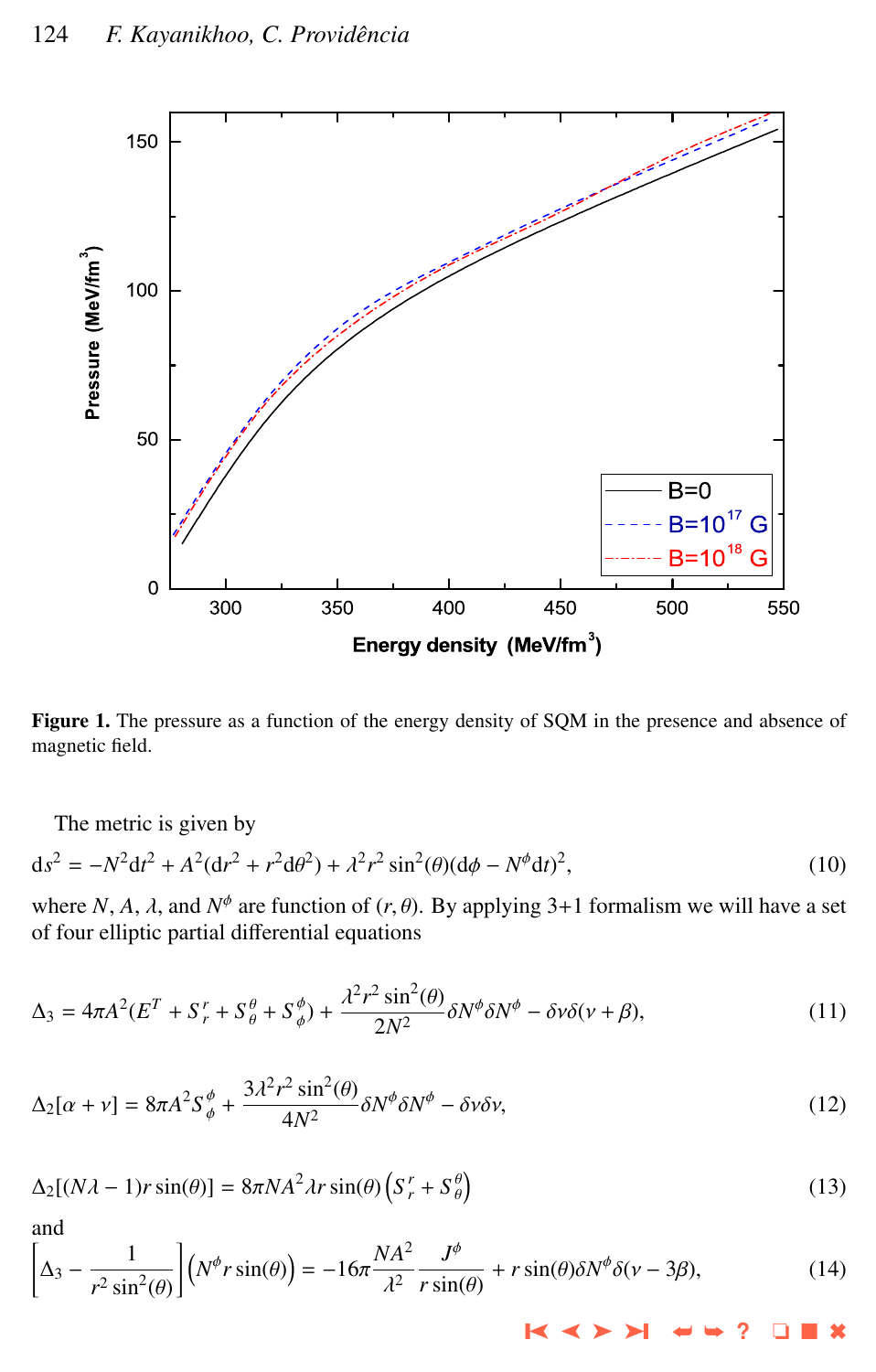<span id="page-4-0"></span>where  $v = \ln N$ ,  $\alpha = \ln A$ ,  $\beta = \ln \lambda$ , and  $J^{\phi}$  is electromagnetic current. In the above<br>equations  $F^T$  and  $S^i$  are total energy and stress, respectively. The notations  $\Delta_2$  and  $\Delta_2$  are equations,  $E^T$ , and  $S^i_j$  are total energy and stress, respectively. The notations  $\Delta_2$  and  $\Delta_3$  are introduced

$$
\Delta_2 = \frac{\delta^2}{\delta r^2} + \frac{1}{r} \frac{\delta}{\delta r} + \frac{1}{r^2} \frac{\delta^2}{\delta \theta^2},\tag{15}
$$

$$
\Delta_2 = \frac{\delta^2}{\delta r^2} + \frac{2}{r} \frac{\delta}{\delta r} + \frac{1}{r^2} \frac{\delta^2}{\delta \theta^2} + \frac{1}{r^2 \tan(\theta)} \frac{\delta}{\delta \theta}.
$$
\n(16)

The the matter properties affects the structure of star through the energy-momentum tensor  $T^{\mu\nu}$ . In the presence of the magnetic field by considering the interaction of the electromagnetic field with the matter (magnetization), the energy-momentum tensor is given by

$$
T^{\mu\nu} = (\varepsilon + P)u^{\mu}u^{\nu} + P g^{\mu\nu} + \frac{M}{B} \left[ b^{\mu}b^{\nu} - (b.b) (u^{\mu}u^{\nu} + g^{\mu\nu}) \right] + \frac{1}{\mu_0} \left[ -b^{\mu}b^{\nu} + (b.b) \left( u^{\mu}u^{\nu} + \frac{1}{2}g^{\mu\nu} \right) \right],
$$
(17)

where the two first terms are the perfect fluid contribution, the third term is the magnetization contribution and the last term is the pure magnetic field contribution to the energymomentum tensor. In the Eq. (17),  $\varepsilon$  is the energy density, P is the pressure of the perfect fluid,  $u^{\mu}$  is the fluid 4-vector,  $g^{\mu\nu}$  is the metric coefficient, *B* is the magnetic field, and  $b^{\mu}$  is the magnetic field 4-vector. In the above relation,  $M$  is the scalar quantity which is defined as follows

$$
M := \mu_0 \frac{m_\mu}{b_\mu},\tag{18}
$$

where  $m<sub>u</sub>$  is magnetization 4-vector. Here the magnetic field points in z-direction and we considered a non-rotating star. We can rewrite the energy-momentum tensor in the wellknown form

$$
T_{\nu}^{\mu} = \text{diag}\left(\varepsilon + \frac{B^2}{2\mu_0}, P - MB + \frac{B^2}{2\mu_0}, P - MB + \frac{B^2}{2\mu_0}, P - \frac{B^2}{2\mu_0}\right).
$$
 (19)

The energy-momentum tensor Eq. (19) shows that the magnetization term reduces the total pressure of the star. It is also clear that the magnetic field reduces the parallel pressure but the perpendicular pressure is increasing by increasing the magnetic field. Consequently, the star will be deformed in the presence of a strong magnetic field.

In the next section we show the results of solving the equations by applying the LORENE (*Lorene*/*Codes*/*Mag eos star*) and using the defined EOS in the previous section [\(Gour](#page-11-0)[goulhon et al.,](#page-11-0) [2016\)](#page-11-0).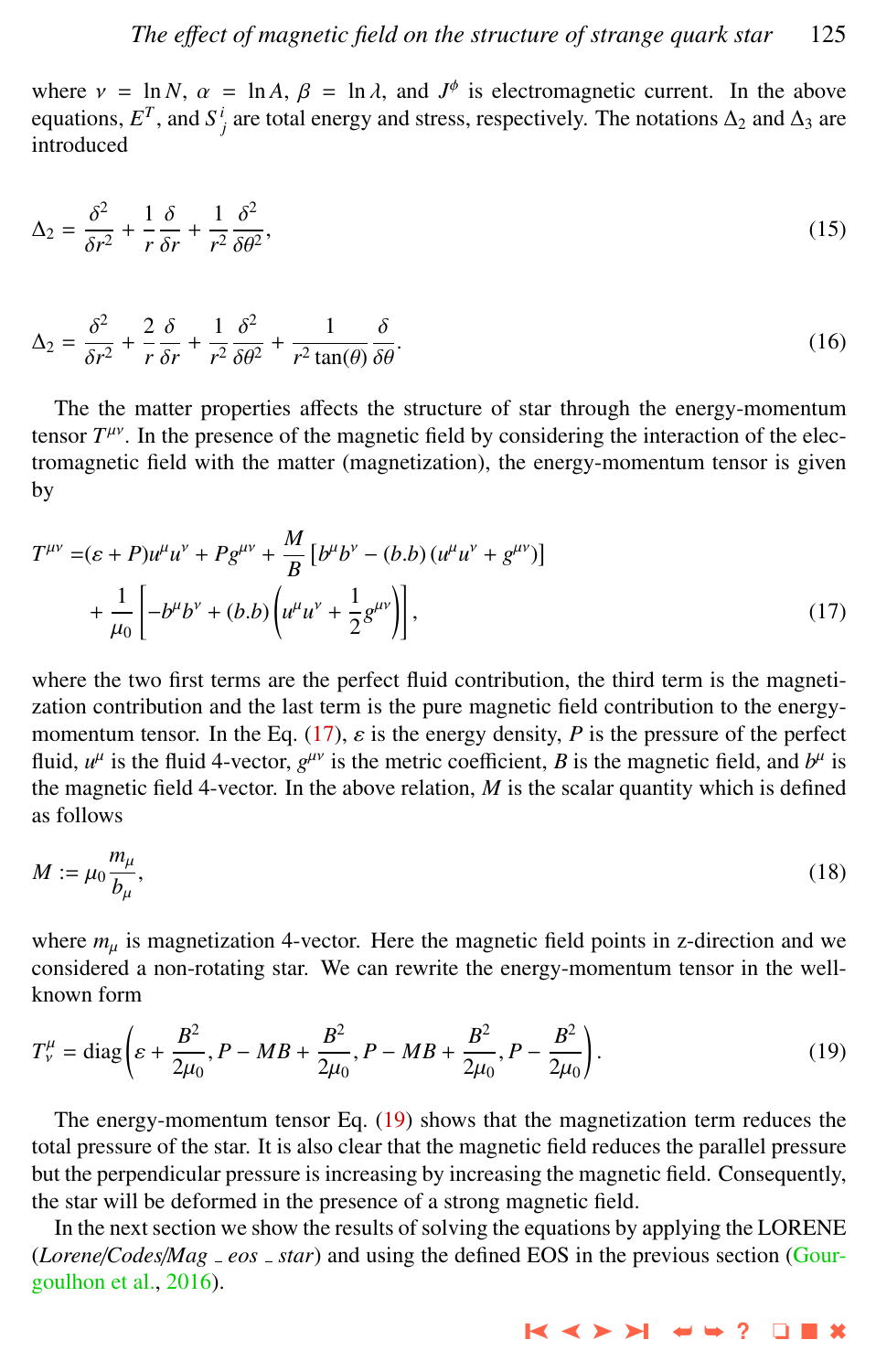## <span id="page-5-0"></span>4 THE NUMERICAL RESULTS

In this section, we investigate the effect of the magnetic field on the structure of SQS by varying the current function  $k_0$  defined through  $j^{\phi} = \Omega j^t + (\varepsilon + P)k_0$ , where  $\Omega$  is the stellar angular velocity. We study the structure of SOS in two cases angular velocity. We study the structure of SQS in two cases,

i) The magnetic field just affects the structure of SQS,

ii) The magnetic field affects the structure and the EOS of SQS.

We have found that in our model the current function can reach 30000. In other words, for  $k_0 > 30000$  the SQS is not in a stable configuration.



Figure 2. The surface magnetic field at the pole *B<sup>s</sup>* as a function of the central magnetic field *B<sup>c</sup>* .

In Fig. 2, we show the surface magnetic field of SQS in the pole  $B_s$  as a function of central magnetic field  $B_c$ . It is shown that  $B_s$  and  $B_c$  increase with increasing the current function. It is also shown that in the lowest value of  $k_0$  the two considered cases cover each other and when  $k_0 = 30000$ , the difference between the two considered cases (dash lines and solid lines ) is non negligible. The figure shows that the maximum central magnetic field is  $B_c \sim 10^{18}$  G and that the maximum polar magnetic field at the surface  $B_s \sim 4 \times 10^{17}$  G occurs at  $k_0 = 30000$ .

The gravitational mass  $(M_g/M_\odot)$  versus the central enthalpy  $H_c$  is plotted in the top panel of Fig. [3.](#page-7-0) The enthalpy can be translated to the baryonic density  $n_B = (\varepsilon + P)e^H$ .<br>The figure shows that the gravitational mass increases as a function of central enthalpy in The figure shows that the gravitational mass increases as a function of central enthalpy in every considered case. The results show that the effect of the magnetic field on the EOS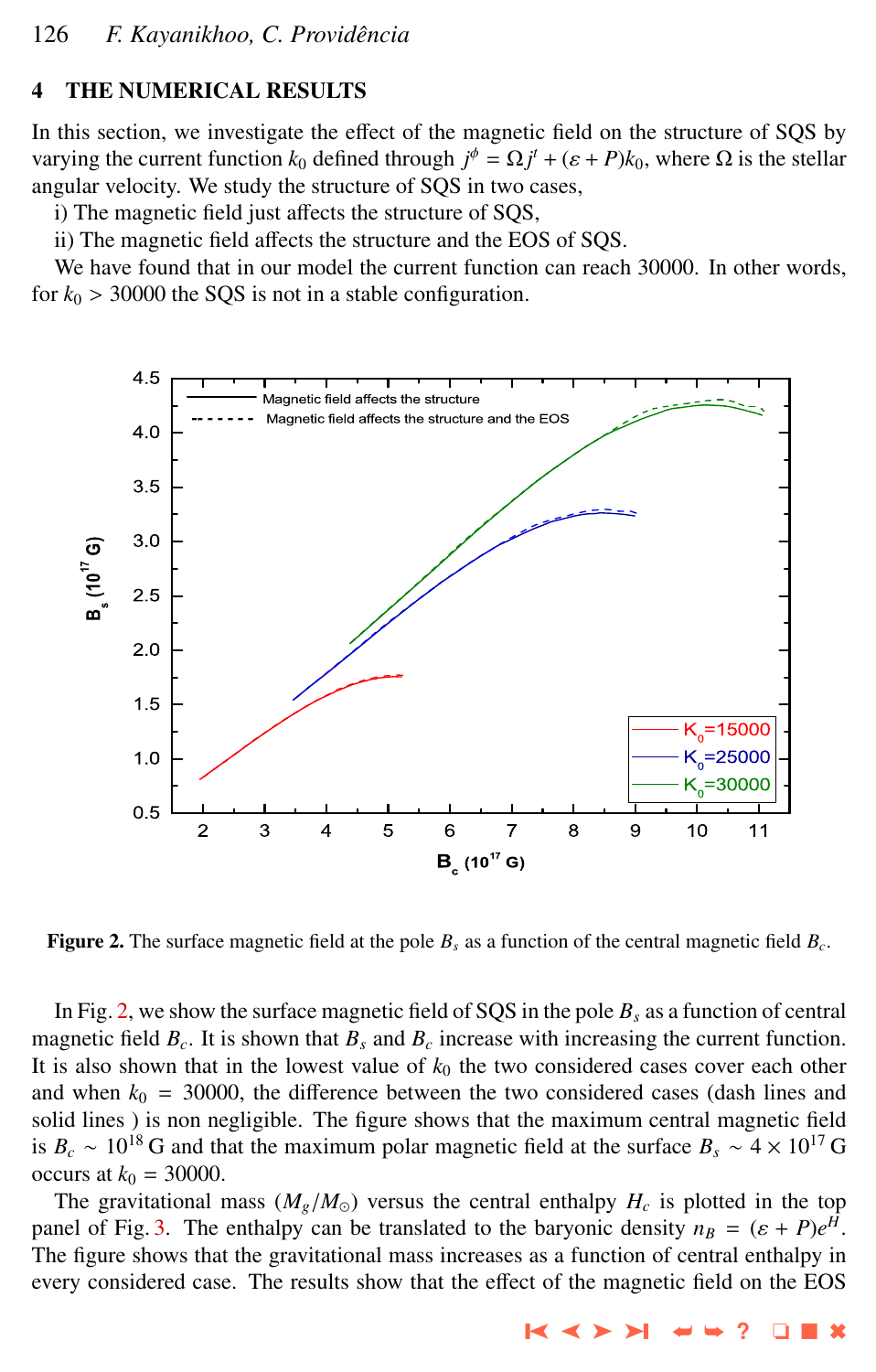has a negligible effect on the gravitational mass of SQS. It is shown that *M<sup>g</sup>* increaces with increacing  $k_0$ . The maximum gravitational mass is 2.35  $M_{\odot}$  at  $k_0 = 0$  ( $k_0 = 0$  means that we are solving the TOV equations) and increaces to 2.48  $M_{\odot}$  at  $k_0 = 30000$ .

We have found that our model for the compact objects describes  $2 M_{\odot}$  stars as it is observed for the pulsars *PSR J1614-2230* ( $M = 1.908 \pm 0.016 M_{\odot}$ ) and *PSR J0348+0432*  $(M = 2.01 \pm 0.04 M_{\odot})$ [\(Demorest et al.,](#page-11-0) [2010;](#page-11-0) [Zhao,](#page-11-0) [2015\)](#page-11-0), see Table 1. In addition, it is interesting to notice that the maximum gravitational mass corresponding to the maximum magnetic field in our calculations falls close to the predicted mass of the low mass compact object, with a mass 2.5 to 2.67  $M_{\odot}$  at 90% confidence, of the compact binary coalescence corresponding to the recent gravitational waves *GW190814* detected by the LIGO/Virgo collaboration. It is predicted at [\(Abbott et al.,](#page-10-0) [2020\)](#page-10-0).

In the bottom panel of Fig. [3,](#page-7-0) we show the mass-radius relation of SQS, and in Table1 we give the properties of the maximum mass configurations for different values of  $k_0$ , as well as the radius of  $1.4 M_{\odot}$  and  $1.6 M_{\odot}$  stars. It is clear that the radius increases with increasing the gravitational mass, when the gravitational mass reaches a certain value, the radius decreases and SQS collapses. In this figure, we show the central magnetic field corresponding to the maximum radius of SQS which increases from  $4.60 \times 10^{17}$  G to  $9.15 \times 10^{17}$  G. Forthermore, one can see the mass-radius relation clearly follows  $R \propto M^{\alpha}$  where  $\alpha \sim 3$  which is expected for SQS.

The radius of the maximum mass configuration increases from radius of SQS is 12.13 km for  $k_0 = 0$  to 13.16 km at  $k_0 = 30000$ .

| $k_0$         | $B_c(10^{17} \text{ G})$ | $M_{g,max}(M_{\odot})$ $R_{max}$ (km) $R_{1.4}$ (km) $R_{1.6}$ (km) |       |       |       |
|---------------|--------------------------|---------------------------------------------------------------------|-------|-------|-------|
| $k_0 = 0$     |                          | 2.35                                                                | 12.13 | 10.74 | 11.10 |
| $k_0 = 15000$ | 5.24                     | 2.38                                                                | 12.35 | 10.81 | 11.35 |
| $k_0 = 25000$ | 9.02                     | 2.43                                                                | 12.80 | 11.13 | 11.59 |
| $k_0 = 30000$ | 10.60                    | 2.48                                                                | 13.16 | 11 33 | 11.86 |

Table 1. The gravitational mass and radius of SQS in different current functions. Results for the maxmium mass configuration and for the  $1.4M_{\odot}$  and  $1.6M_{\odot}$  stars are shown.

In Table 1 we show the values of the maximum gravitational mass and the corresponding radius in the third and fourth columns, respectively. We also give the radius of the stars with gravitation masses of 1.4  $M_{\odot}$  ( $R_{1,4}$ ) and 1.6  $M_{\odot}$  ( $R_{1,6}$ ). These results show that our model is compatible with the constraints imposed the *GW170817* analysis, in particular, the following constraints have been obtained  $9.9 < R_{1.4} < 13.85$  km [\(Annala et al.,](#page-10-0) [2018\)](#page-10-0), 8.9  $<$   $R_{1.4}$   $<$  13.2 km in [\(De et al.,](#page-11-0) [2018\)](#page-11-0) and 9.0  $<$   $R_{1.4}$   $<$  13.6 km in [Tews et al.](#page-11-0) [\(2018\)](#page-11-0).

On the other hand, our  $R_{1.4M_{\odot}}$  are within two sigma the predictions obtained from the *CEB* observation of the pulsar *DSB 10030 i* 0451. Miller and at al have astimated that the *NICER* observation of the pulsar *PSR J0030*+*0451*. Miller and et al have estimated that the pulsar *PSR J0030+0451* has a radius  $R_{1.4} = 13.02^{+1.24}_{-1.06}$  km for the gravitational mass  $M = 1.44^{+0.15}$   $M_{\odot}$  within a 68% confidence interval (Miller et al. 2019). A different estimation  $1.44_{-0.14}^{+0.15} M_{\odot}$  within a 68% confidence interval [\(Miller et al.,](#page-11-0) [2019\)](#page-11-0). A different estimation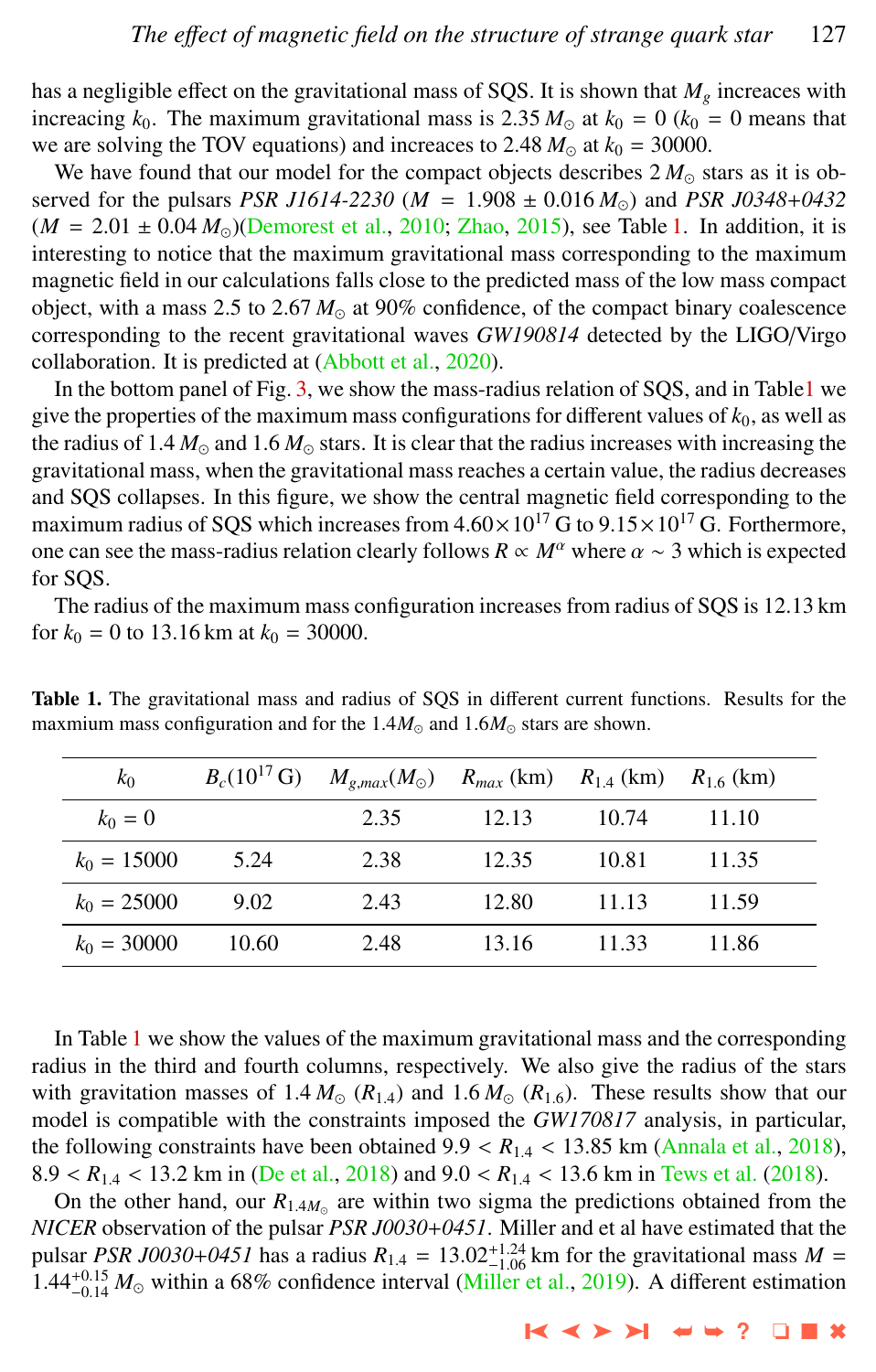<span id="page-7-0"></span>

Figure 3. The gravitational mass as a function of central enthalpy (top) and the gravitational mass as a function of circumferential radius (bottom) for different values of the parameter  $k_0$ . In the bottom panel, we put the central magnetic field at the maximum radius (the critical point of the curve) in the same color given for each curve.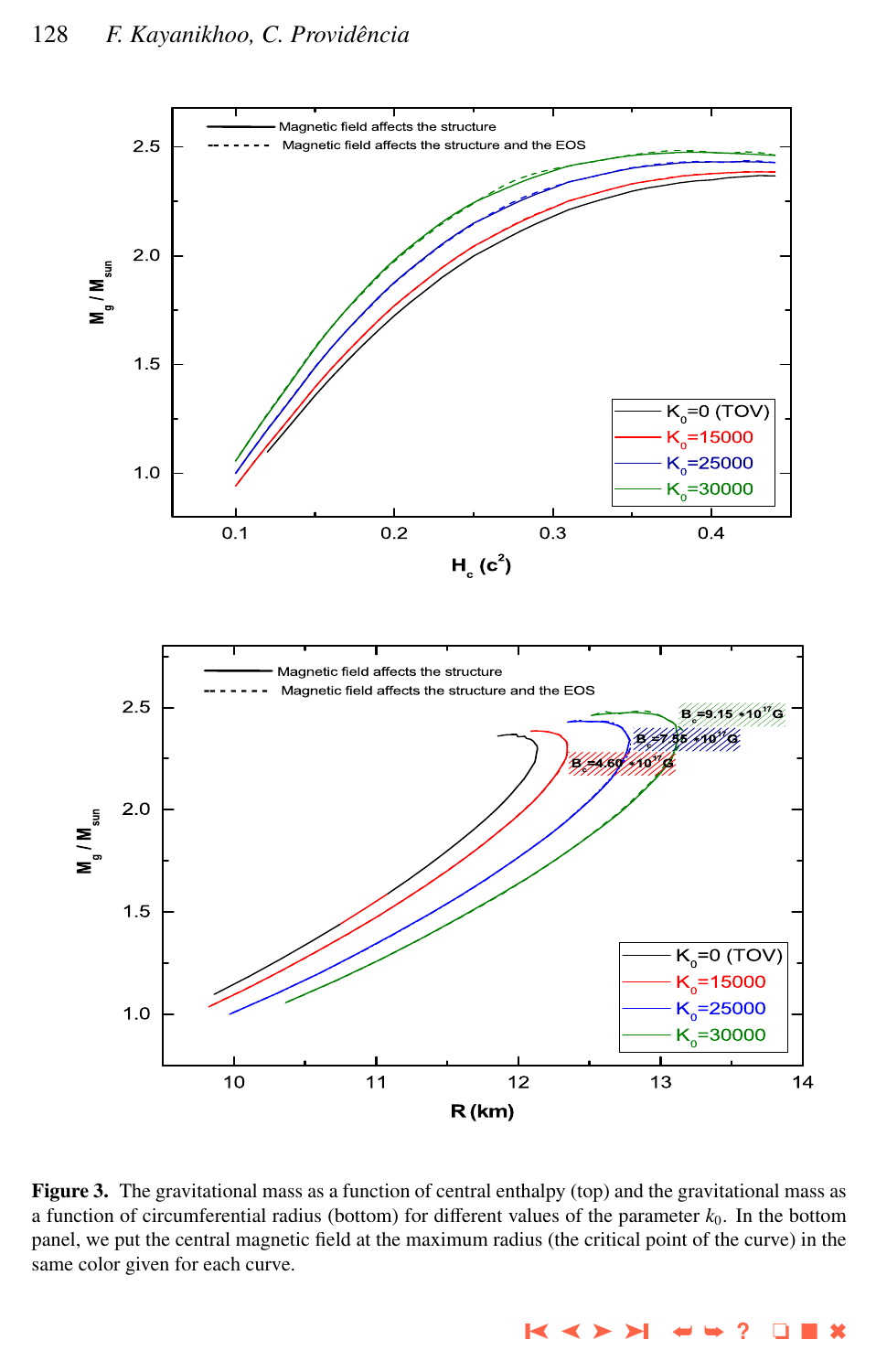determined by Riley et al. [\(Riley et al.,](#page-11-0) [2019\)](#page-11-0) corresponds to a gravitational mass and a radius of  $1.34_{-0.15}^{+0.15} M_{\odot}$  and  $12.71_{-1.19}^{+1.14}$  km, respectively.<br>It has also been set a minimum radius of  $R_{\odot} > 10.7$ 

It has also been set a minimum radius of  $R_{1.6} \ge 10.7$  for 1.6  $M_{\odot}$  star from the interpretation that the binary nS merger that gave rise to *GW170817* did not result from a prompt collapse to a black hole [\(Bauswein et al.,](#page-11-0) [2017,](#page-11-0) [2019\)](#page-11-0). In our study we have determined that  $R_{1.6} > 10.7$  independently of the magnetic field considered. We conclude, therefore, that our model is also compatible with the constraint set on  $R_{1.6}$ .



Figure 4. The gravitational mass versus the ratio of the equatorial and polar radius of SQS.

We mentioned in Sec. [3](#page-2-0) that the magnetic field affects the shape of SQS as the parallel pressure is reduced and perpendicular pressure is increased according to the energy-momentum tensor Eq. [\(19\)](#page-4-0). In Fig. 4, The gravitational mass is plotted as a function of  $R_{eq}/R_{pol}$ . We can see that by solving the TOV equations the SQS is completely in spherical symmetry, the ratio of equatorial and polar radius increases with increasing the current function, and at  $k_0 = 30000$  this value reaches to 1.25. It is also clear that the effect of the magnetic field on the EOS does not affect the shape of SQS.

In Fig. [5,](#page-9-0) the magnetic field lines (top panel) and the enthalpy profile (bottom panel) are plotted in the plane  $(x, z)$ . The profiles are plotted for the gravitational mass  $2.48M_{\odot}$  and the polar surface magnetic field  $4.25 \times 10^{17}$  G. The bold line in both panels shows the surface of SQS. The magnetic field profile shows how the strong magnetic field can deviate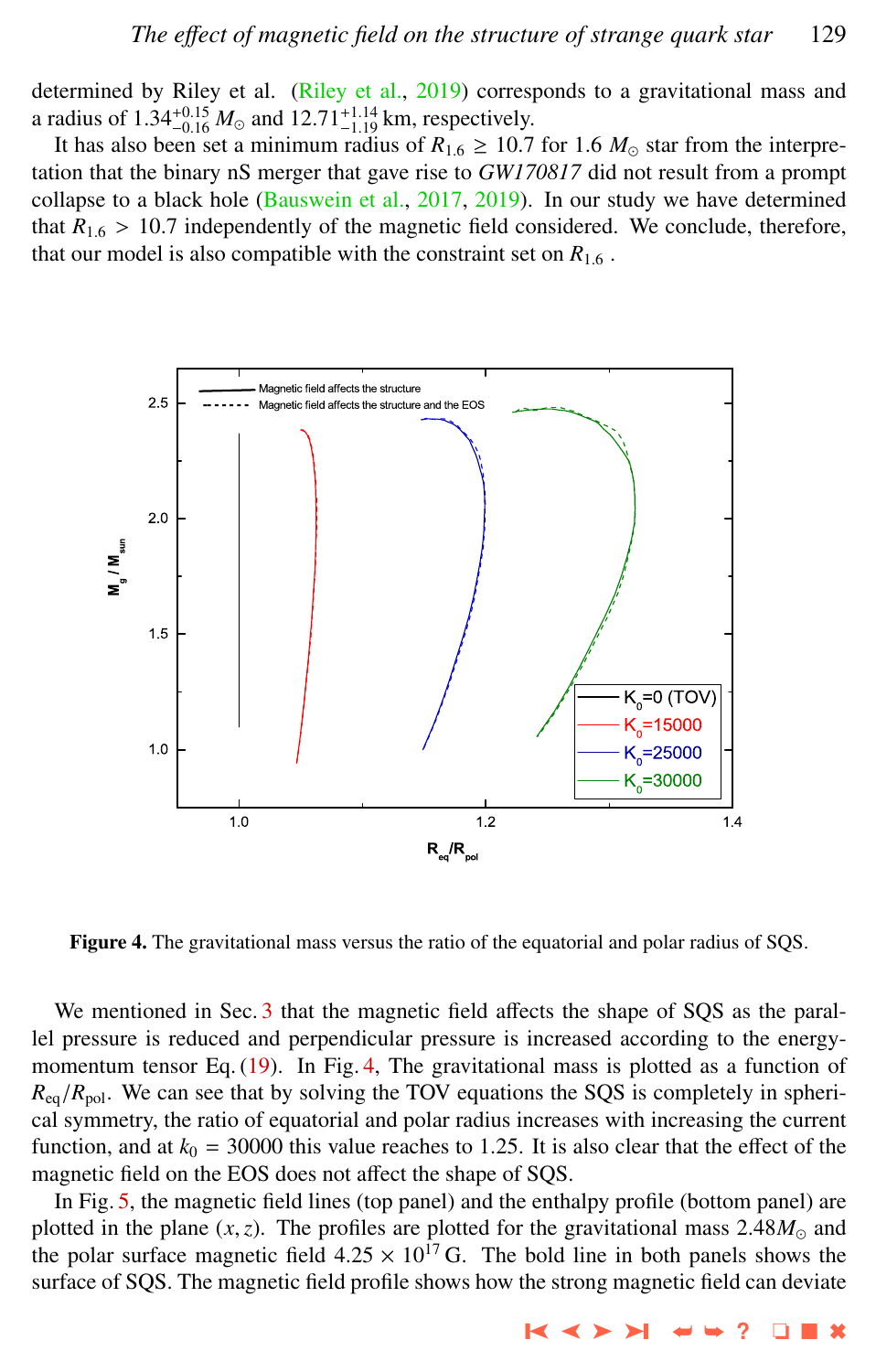## <span id="page-9-0"></span>130 F. Kayanikhoo, C. Providência



Figure 5. The profile of magnetic field lines (top) and the enthalpy profile (bottom) in meridional plane  $(x, z)$  for the maximum value of magnetic field  $B_s = 4.25 \times 10^{17}$  G and gravitational mass  $M_g = 2.5 M_{\odot}$ .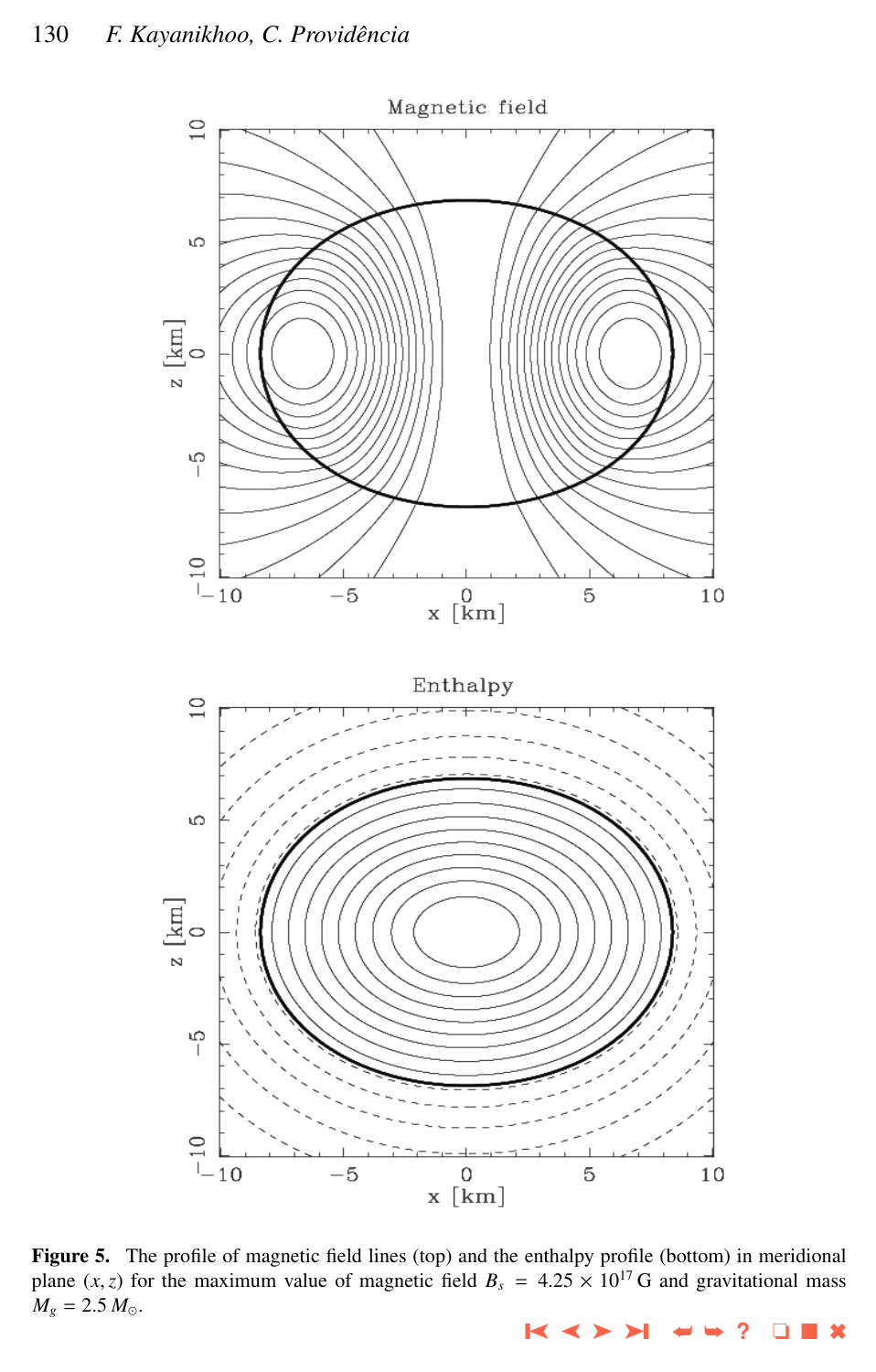<span id="page-10-0"></span>the shape of SQS from the spherical symmetry. In the enthalpy profile, the dash lines are negative enthalpy and the solid lines are positive enthalpy inside the SQS.

## 5 CONCLUSIONS

In this work, we studied the effect of a strong magnetic field on the microscopic and macroscopic properties of SQS. We calculated the EOS of SQM with the Landau quantization effect. To investigate the structure we assumed the stationary, axisymmetric space-time. The microscopic properties of matter affect the structure through the energy-momentum tensor. In the presence of the strong magnetic field, the energy-momentum tensor is in an anisotropic form. It is shown that the parallel and perpendicular pressures are reduced by the magnetization. The magnetic field reduces the parallel pressure and increases the perpendicular pressure.

We have found that the magnetic field in the core of SQS reaches to  $\sim 10^{18}$  G where the maximum surface magnetic field at the pole is ~  $4 \times 10^{17}$  G. The results show that the maximum gravitational mass and radius of SQS increase as the magnetic field becomes stronger and may reach the value 2.48  $M_{\odot}$  and the radius 13.16 km, respectively, taking the strongest field considered in the present study. This value of gravitational mass is comparable with the predicted, by the LIGO/Virgo collaboration, smallest value for the low mass object associated with the gravitational waves GW190814, in particular, at 90% confidence this compact object should have a mass between 2.5  $M_{\odot}$  and 2.67  $M_{\odot}$ . This could indicate that this object is a strongly magnetized star. We have also shown that the radius predictions obtained from our model for magnetized and non-magnetized stars with a mass  $1.4 M_{\odot}$  and  $1.6 M_{\odot}$  is compatible with the values obtained from several different analysis of the *GW170817*.

It is also clear that the strong magnetic field affects the shape of the star. The strong magnetic field breaks down the spherical symmetry of the star. The ratio of equatorial and polar radius reaches 1.25 in the maximum value of the central magnetic field  $10^{18}$  G.

### ACKNOWLEDGEMENTS

This work has been done at the University of Coimbra. I would like to show my gratitude to Ivo Sengo and Dr. Helena Pais for technical assistance with LORENE. I would like to express my very great appreciation to Prof. Wlodek Kluzniak at Nicolaus Copernicus Astronomical Center. Publication supported in part by the Polish NCN grant No. 2019/33/B/ST9/01564.

#### REFERENCES

Abbott, R., Abbott, T. D., Abraham, S., Acernese, F., Ackley, K., Adams, C., Adhikari, R. X., Adya, V. B. and et al (2020), GW190814: Gravitational Waves from the Coalescence of a 23 Solar Mass Black Hole with a 2.6 Solar Mass Compact Object, *Astrophys. J.*, 896(2), p. 44.

Annala, E., Gorda, T., Kurkela, A. and Vuorinen, A. (2018), Gravitational-wave constraints on the neutron-star-matter Equation of State, *Phys. Rev. Lett.*, 120(17), p. 172703.